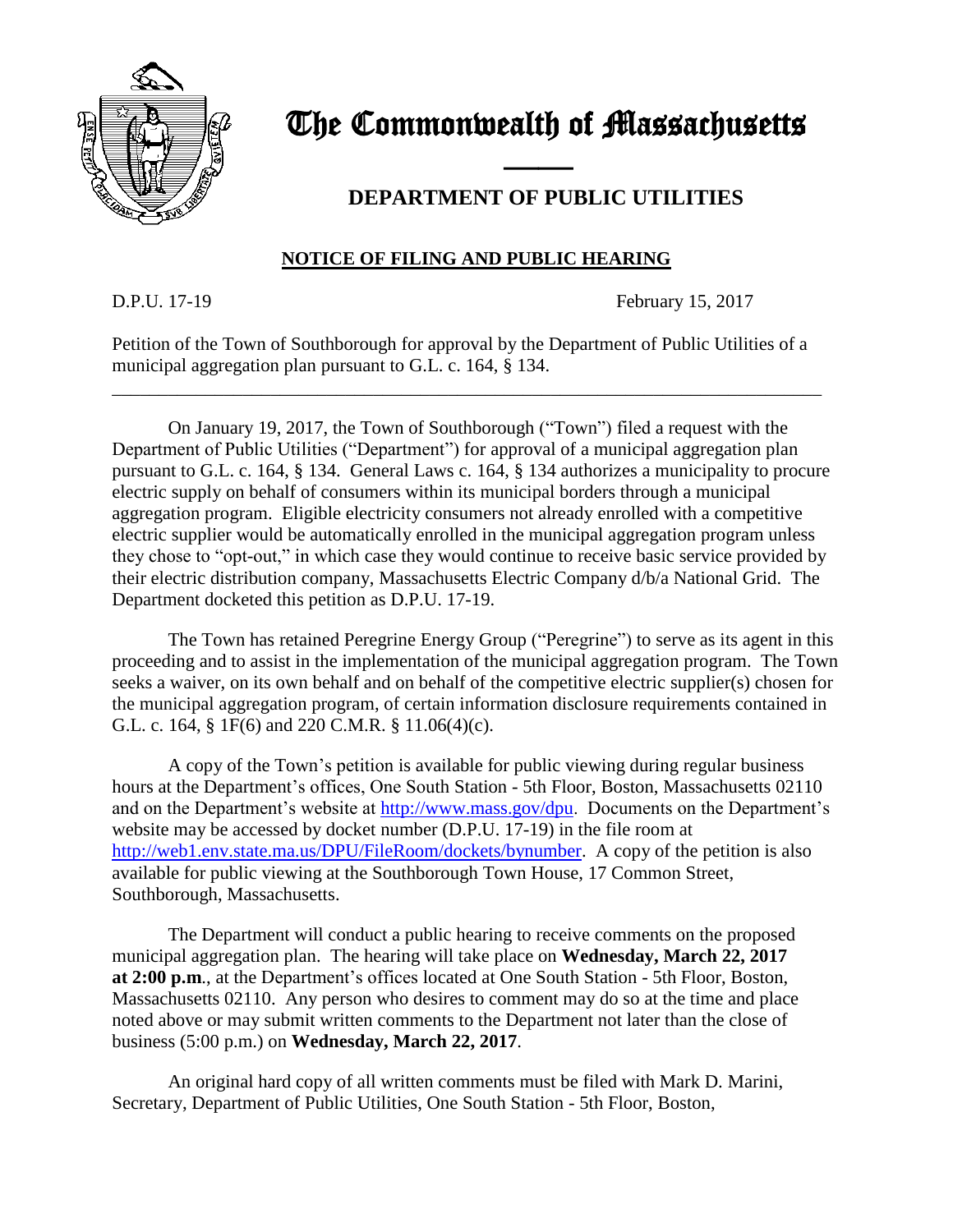Massachusetts 02110. One copy of all written comments must also be sent to Sarah A. Smegal, Hearing Officer at the Department of Public Utilities. One copy of all written comments should also be sent to the attorney for the Town, Paul W. Gromer, Esq., Paul W. Gromer, LLC, 2 Oliver Street, 8<sup>th</sup> Floor, Boston, Massachusetts 02109.

All documents should also be submitted to the Department in electronic format using one of the following methods: (1) by e-mail attachment to  $dpu$  efiling @state.ma.us and to the Hearing Officer, Sarah A. Smegal, [Sarah.Smegal@state.ma.us,](mailto:Sarah.Smegal@state.ma.us) or (2) on a CD-ROM. The text of the e-mail or CD-ROM must specify: (1) the docket number of the proceeding (D.P.U. 17-19); (2) the name of the person or company submitting the filing; and (3) a brief descriptive title of the document. The electronic filing should also include the name, title, and telephone number of a person to contact in the event of questions about the filing. All documents submitted in electronic format will be posted on the Department's website: [http://www.mass.gov/dpu.](http://www.mass.gov/dpu)

Any person desiring further information regarding the Town's filing should contact Paul W. Gromer, Esq. at (617) 227-7024. Any person desiring further information regarding this notice should contact Sarah A. Smegal, Hearing Officer, Department of Public Utilities, at (617) 305-3653.

Reasonable accommodations at public or evidentiary hearings for people with disabilities are available upon request. Contact Theresa Kelly at [Theresa.Kelly@state.ma.us](mailto:Theresa.Kelly@state.ma.us) or (617) 305-3642. Include a description of the accommodation you will need, including as much detail as you can. Also include a way the Department can contact you if we need more information. Please provide as much advance notice as possible. Last minute requests will be accepted, but may not be able to be accommodated. To request materials in accessible formats for people with disabilities (Braille, large print, electronic files, audio format) contact Theresa Kelly at [Theresa.Kelly@state.ma.us](mailto:Theresa.Kelly@state.ma.us) or (617) 305-3642.